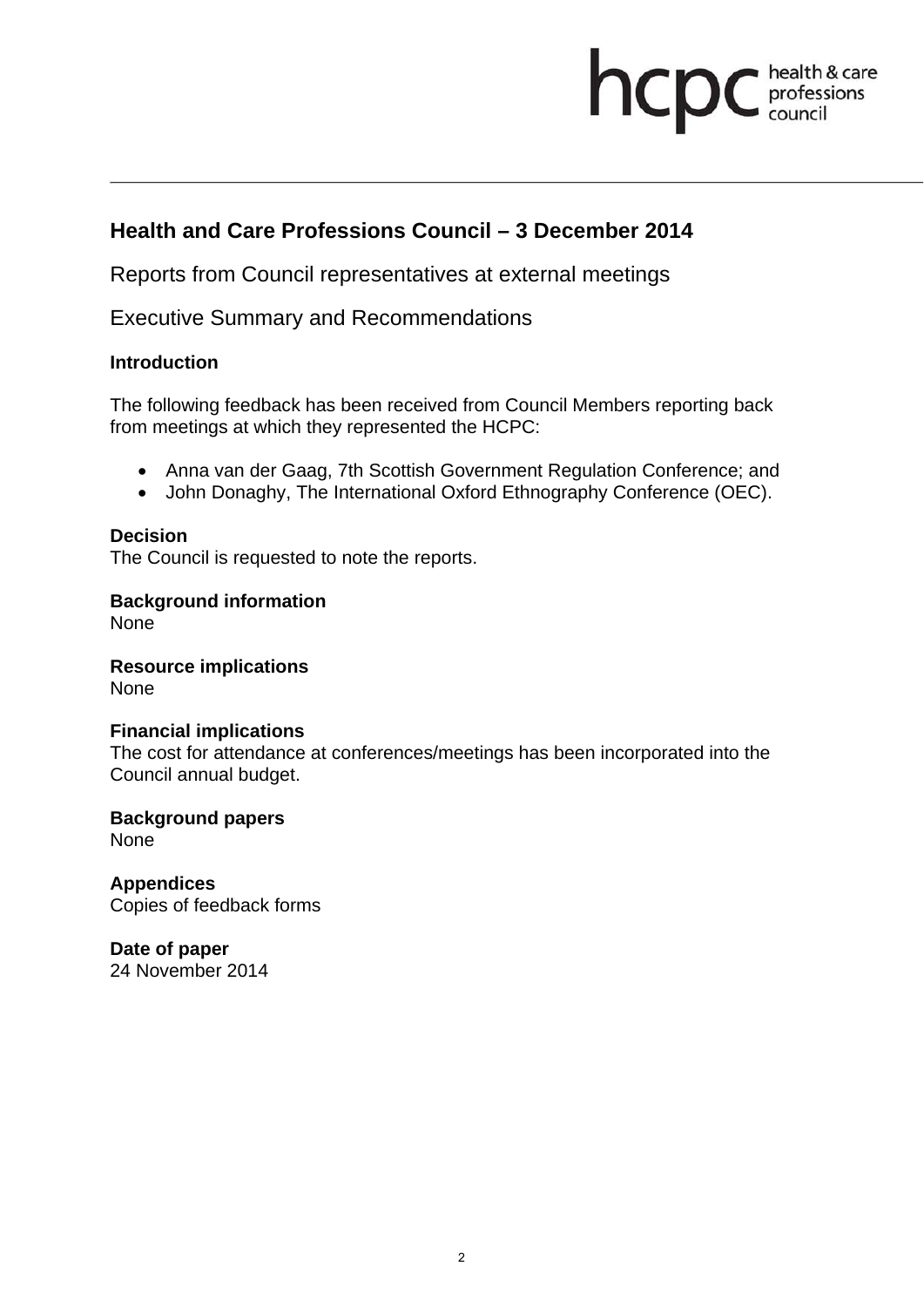| <b>Name of Council Member</b>      | Anna van der Gaag                              |
|------------------------------------|------------------------------------------------|
| <b>Title of Conference/Meeting</b> | 7 <sup>th</sup> Scottish Government Regulation |
|                                    | Conference                                     |
|                                    | Protecting the Public; how can we              |
|                                    | assure fitness to practise?                    |
| <b>Date of Conference</b>          | 27 November 2014                               |
| Approximate number of people at    | 350                                            |
| the conference/meetings            |                                                |

This conference was attended by clinicians, managers, professional bodies policy makers and regulators.

Alex Neil, Cabinet Secretary for Health and Wellbeing opened the conference with an endorsement of the value of UK wide regulation in health care. He said that Scotland wanted to see 'proportionate' regulatory regimes, not always adhered to south of the border, and ones that supported the increasing move towards more integrated health and social care delivery systems. He expressed concern about the lack of good standards for many working in the social care sector.

The key note speech was given by Professor Zubin Austin on the link between competency and disengagement, with a closing keynote from Col David McArthur on team working in a hospital unit in Afganistan. The conference was attended by eight of the professional regulators, all of whom gave presentations or workshops at the event. HCPC led a workshop on the disengagement work that we are undertaking with Picker Europe. Other seminars included a focus on the legislative reform programme, the developments in employer led regulation of support workers in Scotland, and revalidation. PSA presented on their qualitative analysis of regulators fitness to practise decisions. The Scottish Mediation Council gave their perspective on the contribution of mediation to professional regulation.

#### **Conclusions**

The high attendance at the HCPC workshop gave some indication of the interest in the work on disengagement. Zubin Austin's presentation was well received by the audience, with some reservations expressed on the extent to which traditional competency frameworks are limiting on education and practise. David McArthur gave an inspiring account of the challenges of delivering health care in a combat zone, and the importance of trust, honesty and emotional intelligence were to the success of teams.